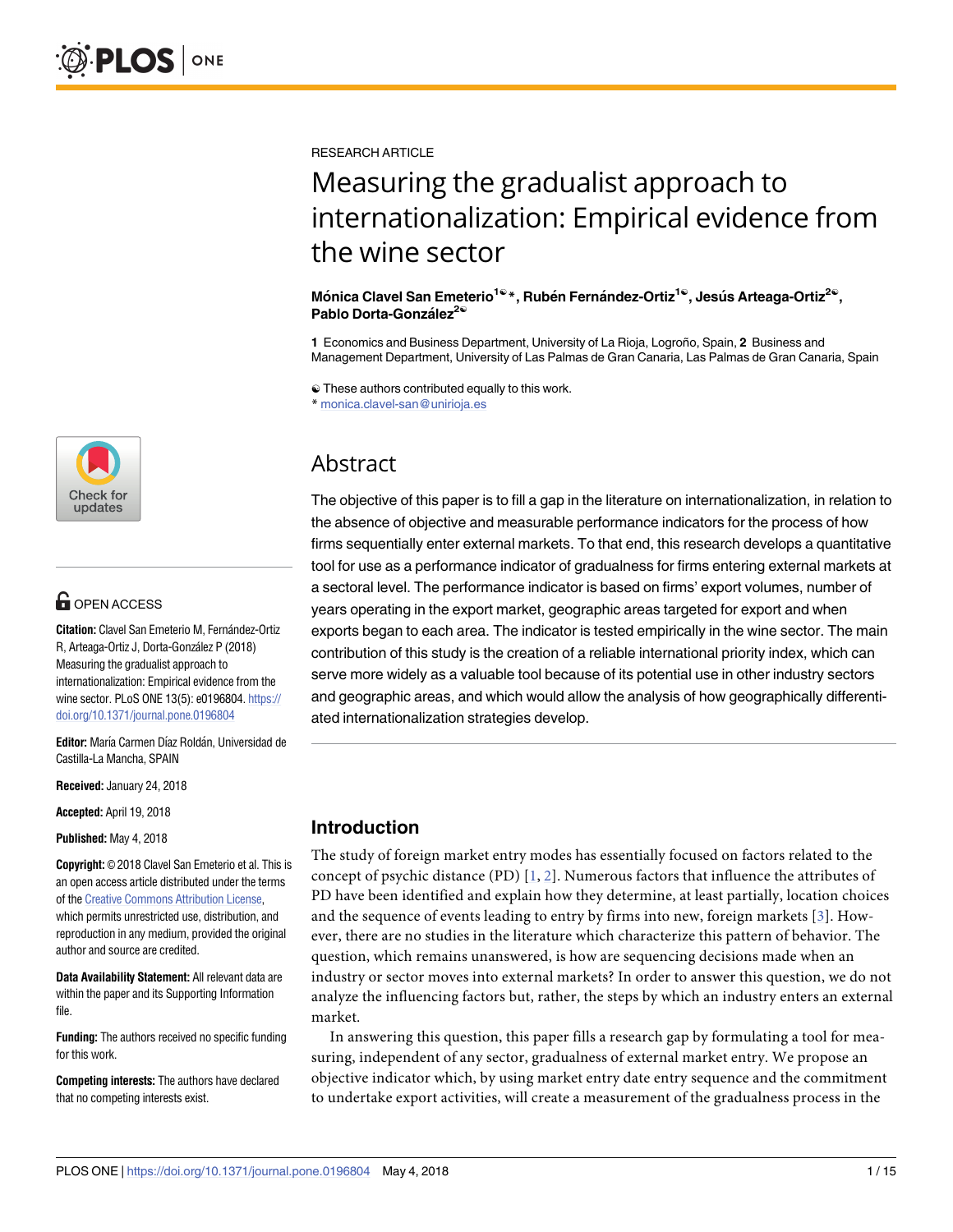<span id="page-1-0"></span>internationalization of businesses. We test the tool empirically by applying it to the Spanish wine industry, analyzing the results of their historic decisions to enter foreign markets. The empirical test validates how this objective indicator is generalizable to other industries in measuring the gradualness pattern of market entry. The indicator will allow us to generalize from the Spanish wine sector through the examination of its gradualness approach to opening foreign markets.

The paper is organized as follows. Section 2 provides the theoretical grounding for the analysis through a review of the theoretical bases which underpin external market entry mode theory. Next, we identify the different applications of these concepts in the theory and research on International Business (IB). In Section 3 we formulate a set of metrics to measure the steps taken to enter external markets. Section 4 describes the gradualist approach to internationalization. In Sections 5 and 6 we test and verify the validity of the proposed international priority index (IPI) through its application to a key Spanish industry—wine production—both from an economic and an export perspective. In section 7, we present the main conclusions about the robustness, validity and appropriateness of the proposed IPI, in addition to its implications for research methodology in IB. In the final section, limitations of the study and directions for future research are discussed.

# **Literature review**

The gradualist approach, or Uppsala model, is considered the best-known and most important in the study of the internationalization of small and medium sized enterprises [\[4](#page-11-0), [5](#page-12-0), [6\]](#page-12-0). The strategy of internationalization is defined as a gradual process, based on the seminal study by Johanson and Wiedersheim-Paul [[7](#page-12-0)] published in 1975. According to this perspective, when a firm develops an internationalization strategy, given its lack of experience and regular information, it will start with sporadic export activities to psychically proximate destinations; thereafter, it will incrementally advance both in the use of its resources and in its international implications, as its international experience increases  $[6, 8, 9]$  $[6, 8, 9]$  $[6, 8, 9]$  $[6, 8, 9]$  $[6, 8, 9]$  $[6, 8, 9]$ . In this body of work, it is argued that companies begin their internationalization processes in countries with closer psychic distances (PD) before venturing to more psychically distant countries [[6](#page-12-0), [8,](#page-12-0) [10](#page-12-0)]. As argued by Johanson and Vahlne [\[11\]](#page-12-0), entering countries that are psychically close reduces the level of market uncertainty. According to Kogut and Singh [\[12\]](#page-12-0), it is easier for these firms to learn about markets in countries that are psychically close, because there is an implicit assumption that psychically close countries are more similar and similarity is easier for firms to manage than dissimilarity, thereby making it more likely that they will succeed [\[10\]](#page-12-0). Since psychic distance affects companies' perceptions of uncertainty and, as this is a cognitive measure based on human perceptions and what they know, or believe they know, managers will make the decision to internationalize based not only on the uncertainty they feel about the new foreign market but also based on their internal uncertainty about their ability to operate in the new market [\[13\]](#page-12-0).

Thus, a firm's first steps will be toward psychically closer markets since they can be considered extensions of the domestic market, requiring only small adjustments in their operations, systems and processes  $[14, 15]$  $[14, 15]$  $[14, 15]$ . However, this gradual, evolutionary process has been criticized [\[5](#page-12-0), [16](#page-12-0), [17](#page-12-0), [18](#page-12-0), [19,](#page-12-0) [20,](#page-12-0) [21,](#page-12-0) [22\]](#page-12-0) and has not been empirically tested [\[23\]](#page-12-0). This is due to, among other reasons, the difficulty researchers have had in defining an objective, quantitative and measurable indicator that synthesizes and correctly differentiates methods of opening external markets. Works such as Luo et al. [\[24\]](#page-12-0), Pangarkar [[25](#page-12-0)] and Sahaym and Nam [\[26\]](#page-12-0) have used indicators like export commitment (external sales over total sales), or export volume, to measure export intensity. Other research [\[26\]](#page-12-0) has measured export experience (number of years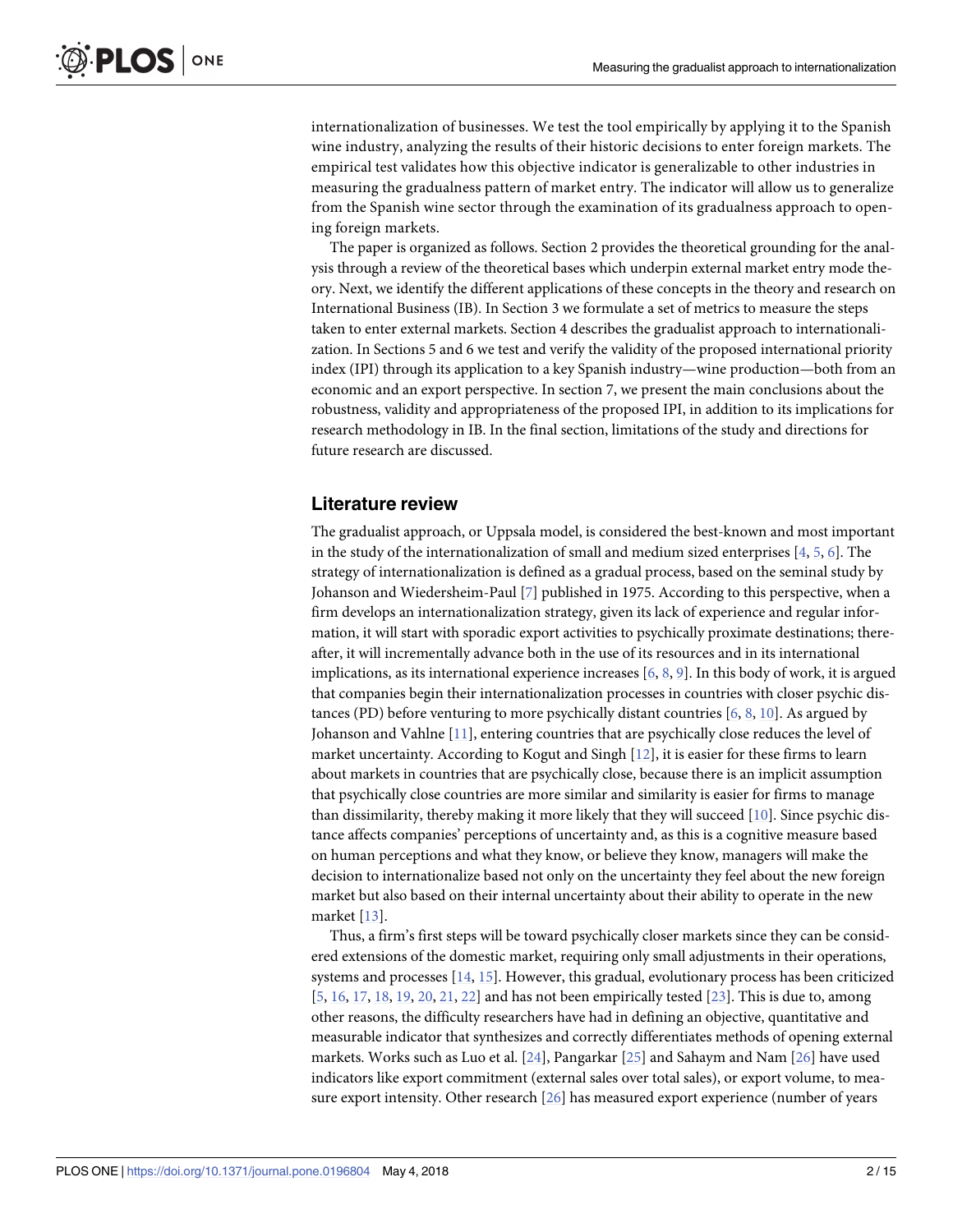<span id="page-2-0"></span>exporting), number of foreign customer relationships [\[27\]](#page-12-0), destination of exports or PD to study sequencing processes in internationalization. PD, has been, without doubt, the measure most widely used in the numerous works [[28](#page-12-0)] which have tried to model market entry processes. However, the most recent challenge in psychological distance takes place in the operationalization of the concept [\[13\]](#page-12-0). Therefore, next we discuss how international business (IB) literature has addressed PD.

As noted by Zaheer et al. [[2\]](#page-11-0), international management is the management of distance [\[29\]](#page-12-0). The PD concept was introduced by Beckerman [\[30\]](#page-12-0) to explain the perceived differences (subjective) between home and host countries that affect internationalization. According to Joliet and Hubner [\[31\]](#page-13-0), PD can be defined as the perceived distance between the home country and a foreign country, resulting in cultural, business and political differences, i.e. differences in language, political and legal systems, trade practices, industry structure, etc.

The PD concept has been widely used in IB literature [\[29\]](#page-12-0) to explain how firms internationalize in terms of market selectivity and how they develop knowledge about foreign markets [[1](#page-11-0), [2,](#page-11-0) [3,](#page-11-0) [7](#page-12-0), [12](#page-12-0), [13](#page-12-0), [29](#page-12-0), [31](#page-13-0), [32](#page-13-0), [33,](#page-13-0) [34,](#page-13-0) [35,](#page-13-0) [36,](#page-13-0) [37,](#page-13-0) [38,](#page-13-0) [39,](#page-13-0) [40,](#page-13-0) [41,](#page-13-0) [42,](#page-13-0) [43,](#page-13-0) [44\]](#page-13-0). Research into IB has considered PD as a central element in the understanding and explaining of internationalization phenomena and usually considers it an obstacle to internationalization [\[37\]](#page-13-0). Ambos and Hakanson [[45](#page-13-0)] observed that 29% of the 285 studies undertaken on PD from 1975 to 2011 related to market selection, while 25% centered on entry mode related outcomes. The need for globalization in destination markets suggests that PD is likely to have a greater impact on SMEs' operations after foreign market entry than it has on market selection decisions [[44](#page-13-0)]. Similarly, as noted by Cho and Padmanabhan [\[46\]](#page-13-0), no study on internationalization can be complete unless it has an explicit variable that controls PD [\[29\]](#page-12-0).

To operationalize PD, the following indicators have been used: level of economic development, education levels, business language, culture and local languages, business practices, political systems, per capita incomes, cultural values, lifestyles, traditions [\[47,](#page-13-0) [48,](#page-13-0) [49\]](#page-13-0), geographical distance, cultural distance, market influx, market size and a questionnaire of managers' perceptions about the distance between countries. However, as stated by Langhoff [\[50\]](#page-13-0), in this conception of PD it is not possible to conclude that the internationalization process depends on a company's knowledge, but rather it depends on information in the public domain. From a methodological point of view, the validity of this approach to measuring PD (exogenous index) has been criticized [[2,](#page-11-0) [29\]](#page-12-0), and researchers are now beginning to use an individual level measurement [\[47\]](#page-13-0) to better assess how the perception of PD affects business decisions and behavior [[29](#page-12-0)].

Researchers habitually refer to cultural distance and psychic distance without explaining the difference between the two concepts [\[48,](#page-13-0) [29\]](#page-12-0). Barkema et al. [[32](#page-13-0)], Benito and Gripsrud [\[33\]](#page-13-0), Kogut and Singh [\[12\]](#page-12-0), and Padmanabhan and Cho [[42](#page-13-0)] align the meaning of PD more closely to the notion of cultural distance, based on Hofstede's [[51](#page-13-0)] 1980 work, using cultural distance almost as a synonym and proxy for PD  $[10]$  $[10]$  $[10]$ . Kogut and Singh's  $[12]$  $[12]$  $[12]$  work has been used in numerous IB studies [[29](#page-12-0)].

Following this same line of thought, Ronen and Shenkar [\[52\]](#page-13-0), based on a review of empirical works which used Hofstede's index, identified various cultural groups by calculating the difference between the index of the cultural group in a company's home country, and different foreign cultural groups, and obtained a measurement of the cultural distance between different groups of countries and export zones.

Kostova [[39](#page-13-0)] introduces the concept of institutional distance as a means to capture, on a broad front, the differences between countries, including not only cultural differences, but also regulatory and normative distance [\[29\]](#page-12-0).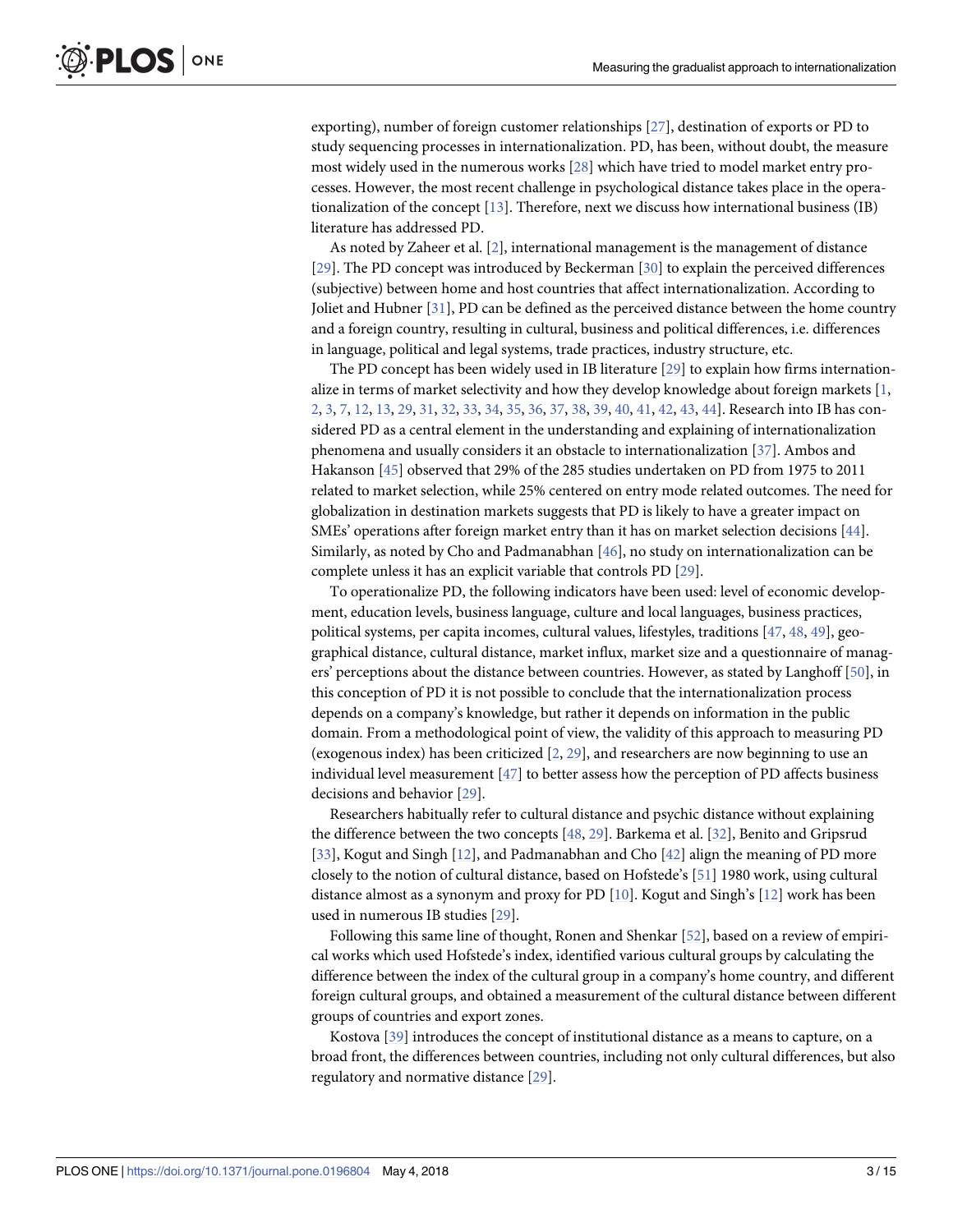<span id="page-3-0"></span>Finally, Clark and Pugh [\[53\]](#page-13-0) measured PD through a construct formed by four independent variables. These were defined as "Market size", "Market influx", "Geographical distance" and "Cultural distance". More recently, following the same line of thought, other authors, like Mar-tin and Drogendijk [\[1\]](#page-11-0), have proposed PD measures typically based on publicly available statistics and studies on cultural values, creating a construct formed by cultural distance, physical distance and socioeconomic distance.

Other authors, like Klein and Roth [\[38\]](#page-13-0) and Nordström [\[40\]](#page-13-0), among others, have developed a version of the PD concept from answers that managers have given to questions on the difficulty of entering foreign markets. This line of thought continues to present difficulties for the globalization and homogeneity of the PD variable. Authors, such as O´Grady and Lane [\[10\]](#page-12-0), argue that PD should also encompass industry structure and the competitive environment. As noted by Ambos and Hakanson [[45](#page-13-0)], the concept of PD doubtless owes much of its attractiveness to its inherent vagueness. Our understanding of the impact of PD has long been limited by flawed conceptualizations and unreliable measures.

Although there is a lot of literature on the subject, the net effect of PD is still represented as an unresolved problem in the IB literature [[29](#page-12-0)]. There is an open debate about the symmetry or asymmetry of the concept, about the phenomenon at the individual, microeconomic or macroeconomic level and about the objective or perceptive indicators of the measurement [\[29,](#page-12-0) [37\]](#page-13-0). Thus, many authors remain unclear about the exact understanding of the concept and the underlying reasons for the operationalization employed [[37](#page-13-0)].

As we have observed, when operationalizing the gradualness construct, an important and significant discordance is found in the literature. The study of PD, or its operationalization, has been criticized [\[2,](#page-11-0) [43,](#page-13-0) [54,](#page-13-0) [55,](#page-13-0) [56,](#page-13-0) [57,](#page-14-0) [58,](#page-14-0) [59,](#page-14-0) [60,](#page-14-0) [61,](#page-14-0) [62](#page-14-0), [63](#page-14-0)] and it does not fulfill the needs that, from a research point of view, must be met to identify a measure of the gradualist process of internationalization. IB researchers are making efforts to discover the cognitive mechanisms that form distance perception [\[29\]](#page-12-0). Thus, if an internationalization pattern is found for a productive area (defining what countries a firm targets and when internationalization occurs), it must take into account that each of the companies under study will be directing their activities to different areas and using different timescales. They acquire higher levels of international commitment as they accumulate experience and knowledge. This knowledge will also help reduce their levels of uncertainty [[64](#page-14-0)].

We conclude, therefore, that the empirical literature on IB needs an indicator that reflects the behavior of real businesses and foreign market patterns and that will allow the quantification, for each individual company, of how proximate or distant they are from the pattern of behavior established by the structure of the industry [[10](#page-12-0)]. In the next section, we propose an objective indicator that, by using market entry date, entry sequence and commitment to exporting, will create a measurement of the gradualness process in the internationalization of businesses.

## **Materials and methods**

Since there is no quantitative measure that indicates if a specific firm, or sector, follows the internationalization gradualist model, we propose the creation of an internationalization priority index that will measure the degree to which firms follow the export behavior outlined in the gradualist methodology literature. The need for this index is supported by the earlier research of Davidson [[65](#page-14-0)] and Clark and Pugh [\[53\]](#page-13-0).

We consider three main factors in the export process: the order of entry into the export zones followed by each firm; the export width (number of total years since entry) of the firms in each zone; and export depth (amount of exported product) of the firms in each zone.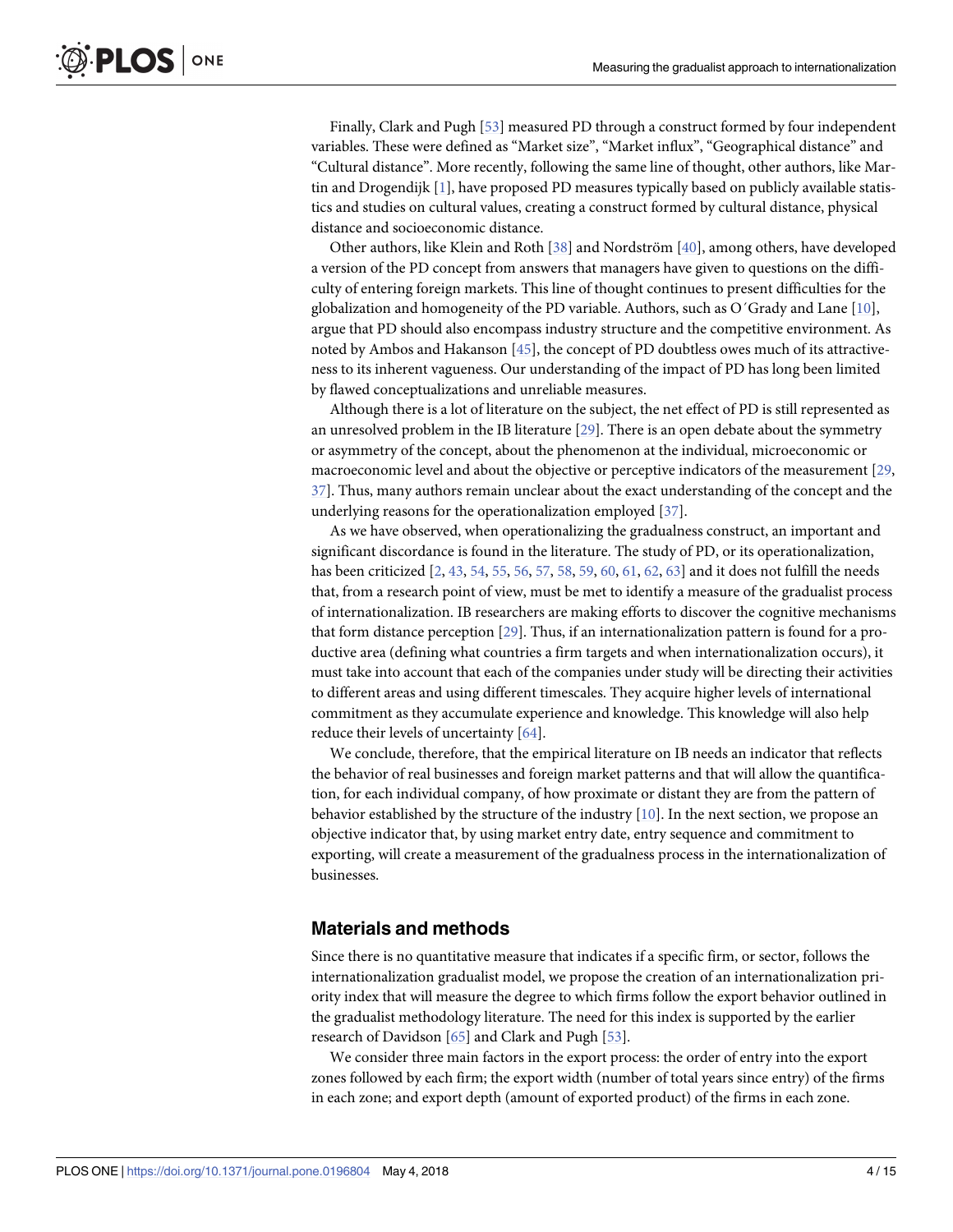Based on Davidson [\[65\]](#page-14-0), a comparison by pairs of zones (dyads) in the order followed by each exporting firm allows us to establish a ranking of international priority. Later, this ranking will be weighted by the width and depth of the exports.

For each zone dyad, all the firms that have simultaneously carried out international operations in the two zones are examined, assigning a value of 1 if the firm directed its activities first to the zone whose index we are calculating (zone *z*) and 0 in the opposite case. In this way, we obtain the number of firms that entered zone *z* before entering the rest of the zones examined. This provides an international priority measure for zone *z*. This procedure can be followed for each zone, obtaining an international priority ranking for each zone.

The export entry year of a firm to each zone provides a measure of the export width. We define the export width of firm *f* in zone *z* in the following way:

$$
ExportWidth_{z}^{f} = \frac{ExportYears_{z}^{f}}{TotalExportYears^{f}},
$$
\n(1)

where *ExportYears<sup>f</sup> <sup>z</sup>* is the number of years that firm *f* has been exporting to zone *z* and *TotalExportYears<sup>f</sup>* is the total number of years that firm *f* has been exporting to any zone. As we are exclusively studying firms involved in exports, the denominator of this ratio is always greater than zero.

This ratio belongs to the interval [0.1] and it is a proportion of the number of years exporting to each zone. For example, *ExportWidth<sup>f</sup> <sup>z</sup> = 0*.*6* means that firm *f* has been exporting for 60% of its total export years to zone *z*. In specific cases, a value of 1 means exports to zone *z* began in the first year, and a value of 0 means that there have been no exports to zone *z*.

The proportion of exports to each zone provides a measure of the depth of exports. We define the export depth of firm *f* in zone *z* in the following way:

$$
ExportDepth_z^f = \frac{ExportVolume_z^f}{TotalExportVolume^f},
$$
\n(2)

where  $\emph{ExportVolume}^f_z$  is the amount that firm  $f$  exports to zone  $z$  and  $\emph{TotalExportVolume}^f$  is the total amount that firm *f* exports to all zones.

This ratio belongs to interval [0.1] and is a proportion of the exports to each zone. For example,  $\pounds xportDepth_z' = 0.4$  means that firm  $f$  sends 40% of its exports to zone  $z$ .

Once we have considered all the variables in the export process (the export order, the export width, and the export depth), we define the sectoral *International Priority Index (IPI)* of an export zone *z* as follows:

$$
IPI_z = \sum_{i=1}^{n} \sum_{f \in F} (ExportWidth_z^f \cdot ExportDepth_z^f),
$$
  
  $i \neq z$  (3)

where *n* is the total number of export zones and *F* is the set of firms that select first *z* then *i*.

This measure can be normalized in intervals [0.1] by dividing by  $max_{z=1,2,...,n} (IPI_{z})$  to facilitate its interpretation as a priority rate. Therefore, we define the sectoral *Normalized International Priority Index (NIPI)* of an export zone *z* as following:

$$
NIPI_z = \frac{IPI_z}{max_{z=1,2,\dots,n} \{IPI_z\}},\tag{4}
$$

As an example,  $NIPI_z = 0.85$  means that zone *z* has a priority of 85%.

Once the different priority indexes are obtained, we can determine which zones have a greater priority for a given firm or sector. Thus, if we rank the *IPI* obtained for the different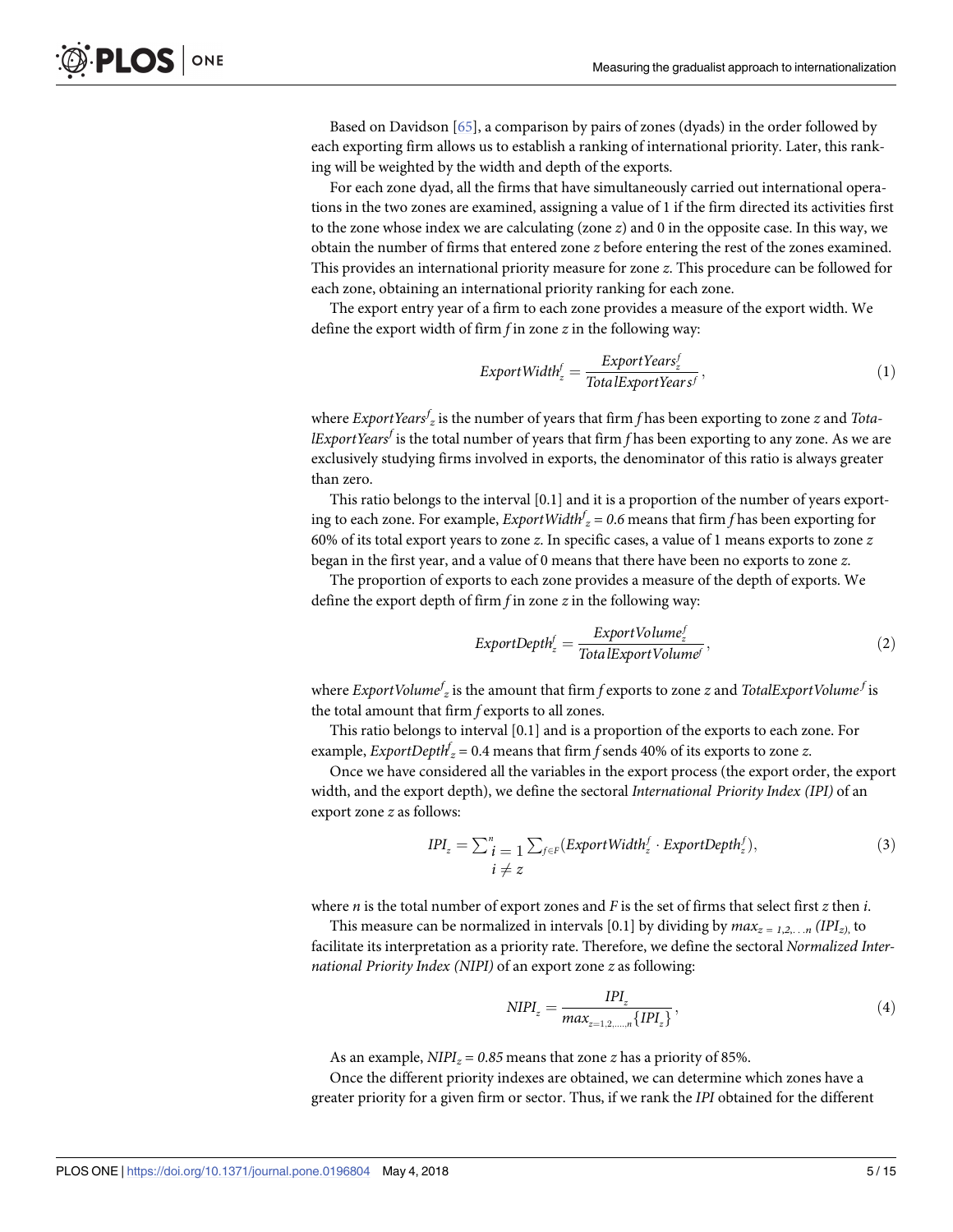|        | Year of internationalization |        |                          |        |                           |  |  |
|--------|------------------------------|--------|--------------------------|--------|---------------------------|--|--|
| Firms  | Zone A                       | Zone B | Zone C                   | Zone D | <b>Total Export Years</b> |  |  |
| Firm 1 | 1990                         | 2000   | 1985                     | -      | 28                        |  |  |
| Firm 2 | 2001                         | 1997   | $\overline{\phantom{a}}$ | 2005   | 16                        |  |  |
| Firm 3 | 1986                         | 2001   | 1993                     | 1980   | 33                        |  |  |
| Firm 4 | 2005                         | 2003   | 1994                     | ۰      | 19                        |  |  |

<span id="page-5-0"></span>

|  |  | Table 1. Start of the companies' internationalization processes for each of the zones. |
|--|--|----------------------------------------------------------------------------------------|
|  |  |                                                                                        |

zones under consideration, we can establish the order of international priority (sectoral order) in the destination of activities abroad.

In order to clarify the calculation of the Normalized International Priority Index (NIPI), we present below an example with four companies internationalizing in four different zones (A, B, C and D).

The first IPI calculated is Zone A, which we compare in dyads with the other three zones. For that purpose, we pick the first dyad (Zone A–Zone B) and observe (see Table 1) how the four companies developed their international activities in both zones; only Company 1 and Company 3 entered Zone A before entering Zone B. Thus, using the calculated data on depth and width for Zone A (see Table 2), we add the product of depth and width of the two companies who entered Zone A before Zone B.

We move now to the next dyad, Zone A–Zone C. In this dyad, three companies have been directing their export activities to both zones (Company 1, Company 3 and Company 4), and we observe (see Table 1) how only Company 3 entered Zone A before entering Zone C, so we take the product of depth and width from Company 3 in Zone A (see Table 2).

Finally, we compare Zones A and D, where we find that only Company 2 and Company 3 exported to both zones. Of these two, Company 2 exported first to Zone A, and Company 3 exported first to Zone D, so we take the product of depth and width of Company 2 in Zone A.

Once the results for the dyadic comparisons of Zone A are obtained, we aggregate them to obtain the IPI value for Zone A (IPI Zone A). To calculate the IPI of the remaining zones we proceed in the same manner, obtaining the results shown in [Table](#page-6-0) 3.

Once the IPIs of the different zones in the example are calculated, to normalize the index we divide each of them by the maximum value reached in all zones. In the proposed example, it would be the value reached by the IPI in Zone C (1.52), so the different NIPI values for this example would be as shown in [Table](#page-6-0) 4.

Once the normalized international priority for the zones used in this example are calculated, and the order of internationalization in the activity sector of the four fictitious companies is considered, the NIPI, in order from high to low, would be as seen in [Table](#page-6-0) 4.

The interpretation of the NIPI x 100% row in  $Table 4$  $Table 4$  is as follows. For the analyzed sector, the highest priority zone is Zone C, with a 37% (100–63) higher priority than Zone B, a 41%

|        | Zone A |       | Zone B |       | Zone C                   |                          | Zone D                   |                          |
|--------|--------|-------|--------|-------|--------------------------|--------------------------|--------------------------|--------------------------|
| Firms  | Depth  | Width | Depth  | Width | Depth                    | Width                    | Depth                    | Width                    |
| Firm 1 | 0.30   | 0.82  | 0.20   | 0.46  | 0.50                     | 1.00                     |                          |                          |
| Firm 2 | 0.20   | 0.75  | 0.40   | 1.00  | $\overline{\phantom{a}}$ | $\overline{\phantom{a}}$ | 0.40                     | 0.50                     |
| Firm 3 | 0.10   | 0.82  | 0.40   | 0.36  | 0.20                     | 0.61                     | 0.30                     | 1.00                     |
| Firm 4 | 0.50   | 0.42  | 0.30   | 0.53  | 0.20                     | 1.00                     | $\overline{\phantom{a}}$ | $\overline{\phantom{a}}$ |

**Table 2. Depth and width for each of the companies in the different zones.**

<https://doi.org/10.1371/journal.pone.0196804.t002>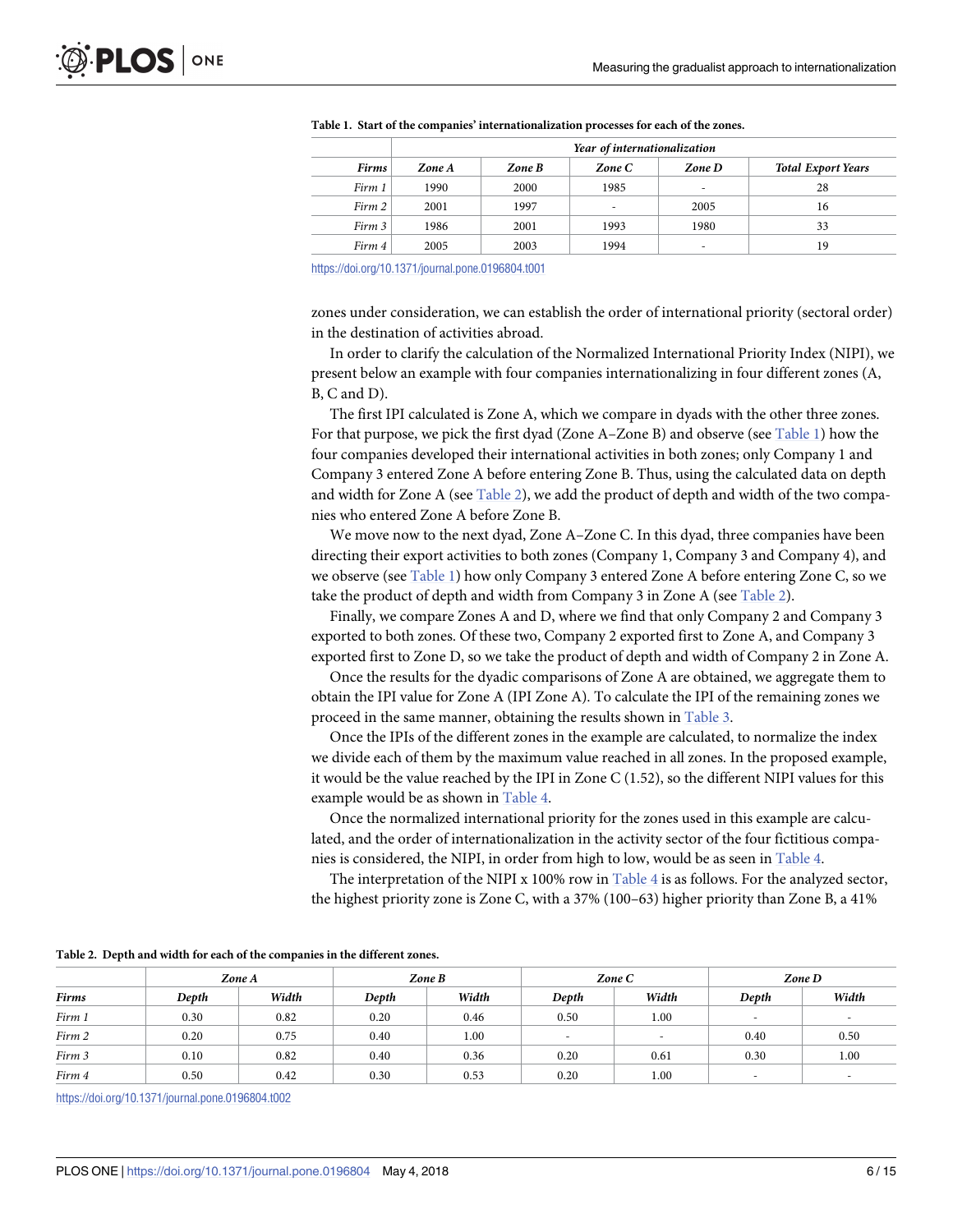| Zones  | Zone Dyads | <b>IPI</b> disaggregated | <b>IPI</b> Total |
|--------|------------|--------------------------|------------------|
| Zone A | $A - B$    | 0.33                     | 0.56             |
|        | $A-C$      | 0.08                     |                  |
|        | $A-D$      | 0.15                     |                  |
| Zone B | $B-A$      | 0.56                     | 0.96             |
|        | $B-C$      | 0.00                     |                  |
|        | $B-D$      | 0.40                     |                  |
| Zone C | $C - A$    | 0.70                     | 1.52             |
|        | $C - B$    | 0.82                     |                  |
|        | $C - D$    | 0.00                     |                  |
| Zone D | $D - A$    | 0.30                     | 0.90             |
|        | $D - B$    | 0.30                     |                  |
|        | $D - C$    | 0.30                     |                  |

<span id="page-6-0"></span>**[Table](#page-5-0) 3. Calculation of IPI for the four zones.**

(100–59) higher priority than Zone D and a 63% (100–37) higher priority than Zone A. In addition, Zone B has a 4% (63–59) higher priority than zone D, and so on.

#### **Sample and variables**

The population under study is the Spanish wine sector, due to its economic importance for the country and its global significance. Spain currently has 0.98 million hectares of grape production, which makes it the country with the largest area of vineyards in the world, followed by China and France [[66](#page-14-0)]. It is also the leading global exporter of wine by volume. To obtain the population under study (Spanish wineries), we used the SABI database (Iberian Balance Analysis System). This is a directory with contact data and financial information on more than 1,080,000 Spanish companies, classified by CNAE code (National Classification of Economic Activities). This gave us 2760 Spanish companies assigned to the CNAE code 11.02: wine-making process, which formed our population under study.

The measuring instrument used was a questionnaire, consisting of 18 items. [Table](#page-7-0) 5 shows the variables considered in the study. We attempted to survey key informants in all the listed wineries (2760 wineries). The respondents were senior export managers. The survey was first conducted by email and later supplemented by a telephone survey. The questions were identical in both surveys. The number of valid questionnaires returned was 255, which is a response rate of 9.23%. This sample has a confidence level of 95%, so we can consider it adequate for this study. Of the population under study, 2760 Spanish wineries, 640 are exporters. 72.5% of the sample obtained are exporters. These data show a positive bias in our study, because we focus on the set of exporting wineries. If we take the total of Spanish wineries the overall response rate was 9.23%, rising to 28.9% of the exporting wineries.

Finally, in order to justify the reliability of this sample and eliminate the potential nonresponse bias, we applied the test suggested by Armstrong and Overton [\[67\]](#page-14-0). In order to do

|                    | ZoneA | ZoneB | <b>ZoneC</b> | ZoneD |
|--------------------|-------|-------|--------------|-------|
| <b>IPI</b>         | 0.56  | 0.96  | 1.52         | 0.90  |
| <b>NIPI</b>        | 0.37  | 0.63  | 1.00         | 0.59  |
| <b>NIPI x 100%</b> | 37%   | 63%   | 100%         | 59%   |
| Sectoral order     |       |       |              |       |

**[Table](#page-5-0) 4. NIPI and sectoral order.**

<https://doi.org/10.1371/journal.pone.0196804.t004>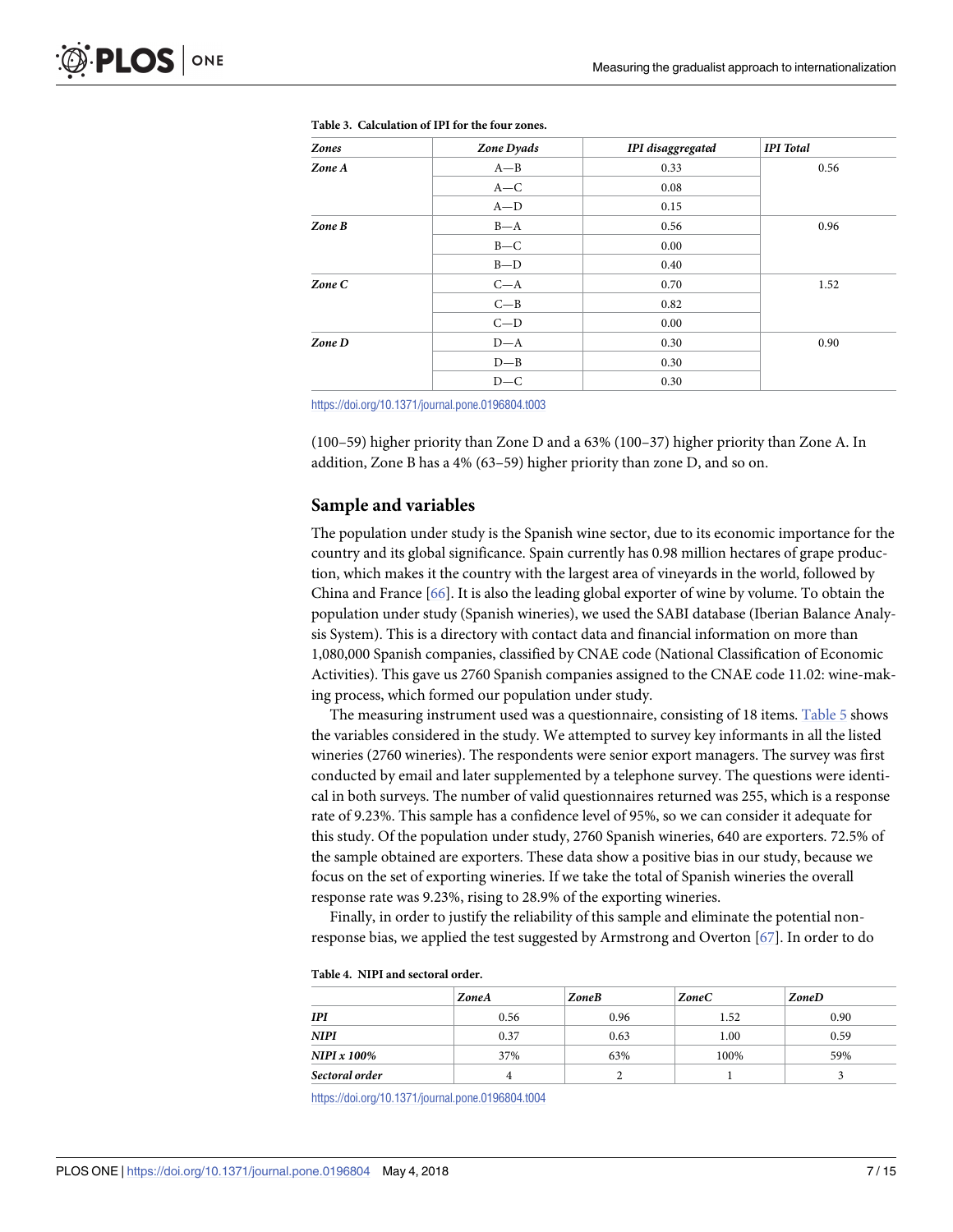<span id="page-7-0"></span>

| VARIABLE                                       | <b>ESTIMATOR</b>             |  |  |
|------------------------------------------------|------------------------------|--|--|
| Year of creation                               | Age                          |  |  |
| Starting year of international activities      | Total export years           |  |  |
| Year of entrance to EU                         | Export years EU              |  |  |
| Year of entrance to USA                        | Export years USA             |  |  |
| Year of entrance to rest of Europe             | Export years rest EU         |  |  |
| Year of entrance to Mercosur                   | <b>Export years Mercosur</b> |  |  |
| Year of entrance to rest of Latin America      | Export years rest LA         |  |  |
| Year of entrance to Asia                       | Export years Asia            |  |  |
| Year of entrance to Australia                  | Export years Australia       |  |  |
| Year of entrance to others                     | Export years others          |  |  |
| Percentage of exports to EU                    | Export depth EU              |  |  |
| Percentage of exports to USA                   | Export depth USA             |  |  |
| Percentage of exports to rest of EU            | Export depth rest EU         |  |  |
| Percentage of exports to Mercosur              | Export depth Mercosur        |  |  |
| Percentage of exports to rest of Latin America | Export depth rest LA         |  |  |
| Percentage of exports to Asia                  | Export depth Asia            |  |  |
| Percentage of exports to Australia             | Export depth Australia       |  |  |
| Percentage of exports to others                | Export depth others          |  |  |

**[Table](#page-6-0) 5. Variables introduced in the study.**

this, we performed a variance analysis between questionnaire answers obtained on two different occasions, obtaining a p-value above 0.05. This determined the non-existence of significant differences in the items of the two groups of questionnaires, confirming that the data obtained in our study does not present non-response bias, or bias due to conditioned response as a consequence of the data gathering method used.

The zones considered in the study were: European Union; Rest of Europe, U.S.A. and Canada; Mercosur, Rest of Latin America, Asia, Australia; and Other Destinations. The selection of these regions is justified as they are the main export markets for Spanish wine [\[68\]](#page-14-0).

#### **Results, discussion and conclusions**

#### **Results and discussion**

The Spanish wine sector, in addition to its importance to the country's external image, has great importance for the economic value it generates (1% of Spanish GDP), for the population it employs and for the role it performs in environmental conservation [\[69\]](#page-14-0).

The sector has shown a sustained recovery trend, which may principally be attributed to the export levels attained during the years under study. In 2016, Spanish consumption of wine is estimated at 1,000 million liters. Spanish wine exports, in 2016, were almost 2,226 million liters, that is, more than double domestic consumption. Therefore, it seems clear that it is the export sector that has most evolved in recent years.

Regarding international markets, results are encouraging and, as pointed out by a report published by the Spanish Wine Federation [\[70\]](#page-14-0), Spain has become a net wine exporter. This means that the market growth is outside Spain's borders.

Concerning the destination of Spanish wines in international markets, data show that Spanish wineries sell primarily in the European Union (64.79% of the exporting wineries) and American (52.57% of the exporting wineries) markets, leaving Asia (37.94% of the exporting wineries) and Oceania (7.60% of the exporting wineries) far behind.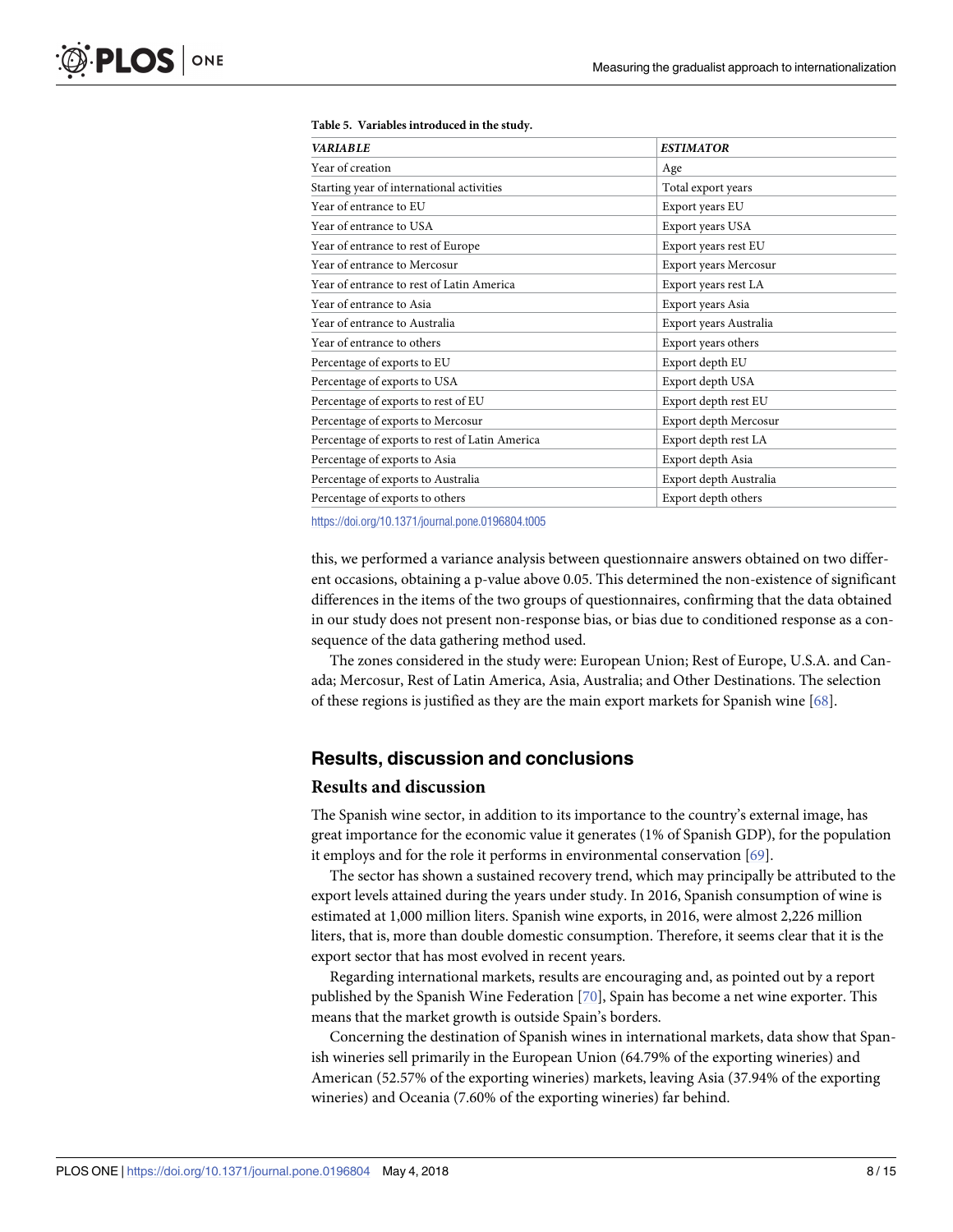<span id="page-8-0"></span>We can now analyze the international priority order of the wine sector's external market opening strategy. By using the normalized international priority index (NIPI) described in the previous section, we will be able to determine the strategic pattern used by Spanish wineries as they moved into external markets.

As mentioned above, for this study, the following regions were considered: European Union, Rest of Europe, U.S.A. and Canada, Mercosur, Rest of Latin America, Asia, Australia, and Other destinations. The geographic dimension is generally measured by the number of countries to which a firm exports [\[71\]](#page-14-0), but following Rugman and Verbeke [[72](#page-14-0)], we argue that where the international scope of a firm is concerned, regions rather than countries are the relevant units of analysis. The selection of the eight zones is based on an adaptation of the geographic divisions used by Vaaler and McNamara [\[73\]](#page-14-0) and Cerrato and Piva [\[74\]](#page-14-0) and on their identification as the main export zones for Spanish wine [[68](#page-14-0)].

Table 6 shows some central tendency indicators and variable indicators required for the development of NIPI, as well as the age of the company and its exporting experience, differentiated by zone.

The results obtained show that the entry order into the different zones was: European Union, U.S.A. and Canada, Rest of Europe, Other destinations, Asia, Rest of Latin America, Mercosur, and Australia. Additionally, the EU has a 69% higher priority than U.S.A. and Canada region, which has a 23% higher priority than the Rest of Europe, the Rest of Europe has a 1% higher priority than Other destinations, etc. (see [Table](#page-9-0) 7)

These results show that, according to the Uppsala theory, companies initially direct their international activities toward nearby countries, in which PD is lower and, as they acquire experience, they start exporting to countries that are more psychically distant.

#### **Conclusions and implications**

The literature on entry to external markets has focused almost exclusively on the study of PD, identifying the factors that have an impact on the concept. This article discusses several research works that have studied these factors, their composition and how they determine, at least partially, the destinations and the sequence in the opening of these external markets. However, the indicators used to measure this concept have been criticized [\[2,](#page-11-0) [43,](#page-13-0) [54,](#page-13-0) [55,](#page-13-0) [56,](#page-13-0) [57,](#page-14-0)

| Zone                  | <b>Variables</b> | Width | Depth | <b>Export Experience</b> | Age  |
|-----------------------|------------------|-------|-------|--------------------------|------|
| EU                    | Mean             | 0.98  | 0.64  | 16.5                     | 30.7 |
|                       | S.D              | 0.11  | 0.31  | 17.1                     | 28.4 |
| <b>Rest of Europe</b> | Mean             | 0.87  | 0.18  | 16.0                     | 27.6 |
|                       | S.D              | 0.21  | 0.20  | 9.2                      | 28.0 |
| <b>USA</b> and Canada | Mean             | 0.85  | 0.30  | 16.8                     | 28.1 |
|                       | S.D              | 0.23  | 0.25  | 17.7                     | 27.5 |
| Mercosur              | Mean             | 0.70  | 0.92  | 24.5                     | 32.8 |
|                       | S.D              | 0.26  | 0.98  | 29.3                     | 32.8 |
| Rest of LA            | Mean             | 0.81  | 0.17  | 22.5                     | 30.6 |
|                       | S.D              | 0.24  | 0.19  | 29.3                     | 30.1 |
| Asia                  | Mean             | 0.79  | 0.18  | 15.1                     | 25.8 |
|                       | S.D              | 0.25  | 0.20  | 9.6                      | 24.9 |
| Australia             | Mean             | 0.71  | 0.06  | 21.2                     | 26.6 |
|                       | S.D              | 0.29  | 0.06  | 11.8                     | 13.1 |
| <b>Others</b>         | Mean             | 0.86  | 0.30  | 15.0                     | 30.6 |
|                       | S.D              | 0.31  | 0.32  | 8.7                      | 20.6 |

**Table 6. Central tendency and variable measures by export zones.**

<https://doi.org/10.1371/journal.pone.0196804.t006>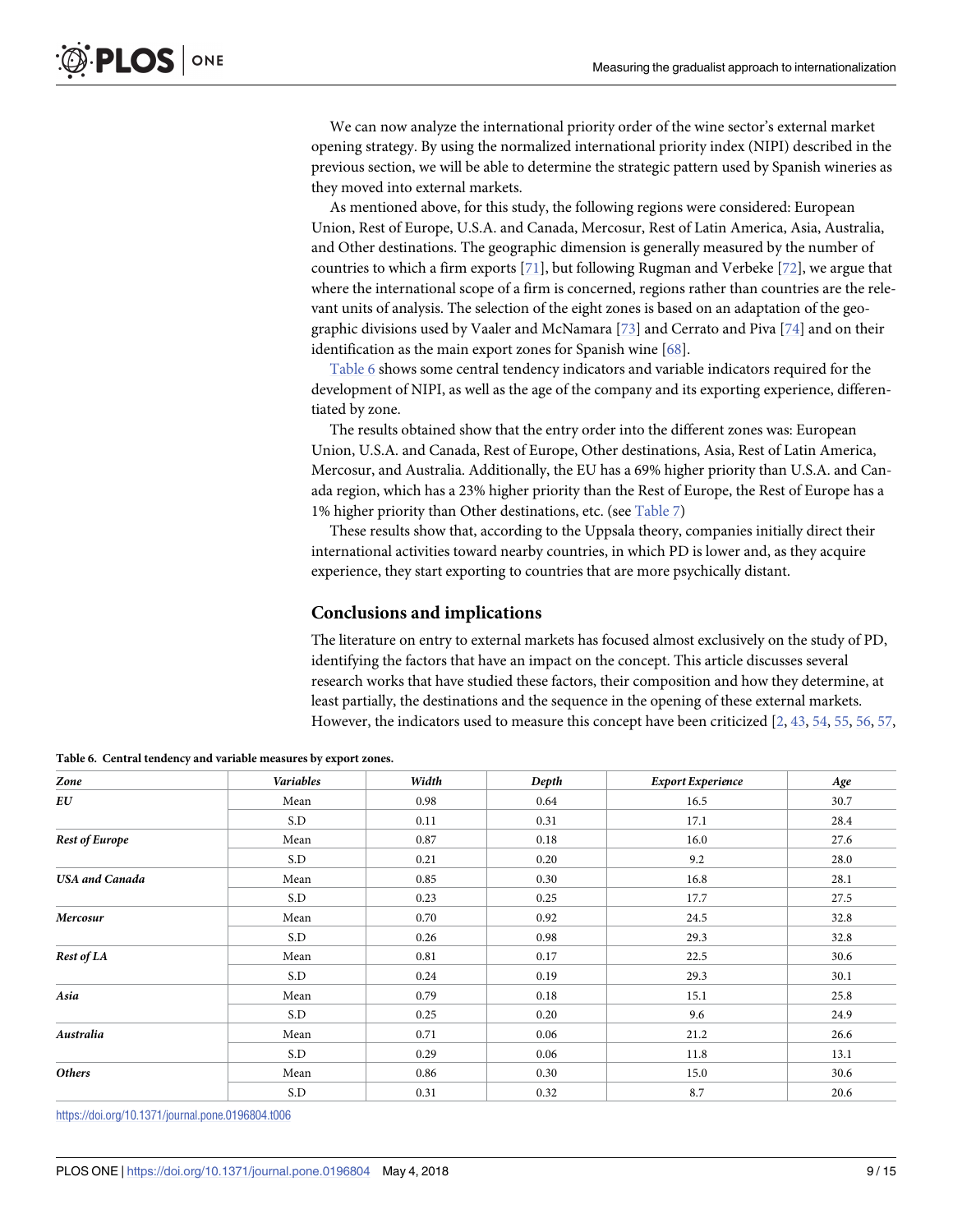| Zone                  | IPI   | <b>NIPI</b> | $NIPI x 100\%$ | Order |
|-----------------------|-------|-------------|----------------|-------|
| EU                    | 64.08 | 1.00        | 100%           |       |
| <b>Rest of Europe</b> | 5.36  | 0.08        | 8%             | 3     |
| <b>USA</b> and Canada | 19.59 | 0.31        | 31%            | 2     |
| Mercosur              | 0.41  | 0.01        | $1\%$          |       |
| Rest of LA            | 2.85  | 0.04        | 4%             | 6     |
| Asia                  | 4.11  | 0.06        | 6%             |       |
| Australia             | 0.00  | 0.00        | 0%             | 8     |
| <b>Others</b>         | 4.42  | 0.07        | 7%             | 4     |

<span id="page-9-0"></span>**[Table](#page-8-0) 7. NIPI of the Spanish wine sector.**

[58,](#page-14-0) [59](#page-14-0), [60](#page-14-0), [61](#page-14-0), [62](#page-14-0), [63](#page-14-0)]. Some of the studies have focused on macroeconomic factors such as cultural distance, geographical distance, level of economic development, level of education; other studies have focused on microeconomic factors such as the perception of distance that managers have of different countries. Thus, despite there being a large body of literature that demonstrates that psychological distance has an impact on the pattern of entry into foreign markets, there is no single measurement of the concept, and few works have addressed patterns in the opening of external markets. Therefore, our first academic contribution is the review of the fragmented and limited literature in this field.

Also, according to the Uppsala model or gradualist theory, the opening of foreign markets is conditioned by psychological distance. The first steps of a company according to this model will be toward psychically closer markets, since they can be considered extensions of the internal market and involve less need to adjust operations, systems and processes [[14](#page-12-0), [15](#page-12-0)]. However, this gradual and evolutionary characterization has been criticized [[5,](#page-12-0) [16,](#page-12-0) [17](#page-12-0), [18](#page-12-0), [19](#page-12-0), [20](#page-12-0), [21,](#page-12-0) [22](#page-12-0)] and is not empirically supported [[23](#page-12-0)]. Among other reasons, this is due to the difficulties encountered by researchers when they try to establish an objective, quantitative and measurable indicator, with the capacity to synthesize and correctly discriminate methods of opening external markets. Based on this, this paper proposes a way to measure, for any sector, gradual entry into external markets by use of an indicator that implicitly incorporates psychological distance from the host country to other countries.

As we can extract from the previous paragraphs, there are numerous macroeconomic and microeconomic factors that make up strategies for entering foreign markets. The first conclusion and contribution of our work is the synthetic capacity of the indicator. Our index synthesizes these variables in an objective, metric indicator, making it comparable and compatible with different sectors while taking into account the time variable.

The second contribution is the creation of a quantitative methodology that can be used as an indicator of gradual performance for companies entering external markets at a sectoral level. In addition, by using a quantitative, measurable, objective and continuous indicator, this tool can be used as a variable dependent on export behavior patterns, or as an independent variable in studies that, for example, define strategies for the opening of external markets. In this way, we can analyze if success in the international marketplace is influenced by the speed of the process. This objective indicator, the IPI (International Priority Index), of the gradual entry into external markets at sector level, was developed based on export volume, years exporting, geographic export destination zones and start time of exports to each region. This indicator, as an inter-sectorial extrapolated measure, can be applied to any sector and will help us analyze how internationalization strategies are developed for different geographical areas, measuring the degree to which companies follow the export behavior pattern described in the gradualist methodology literature.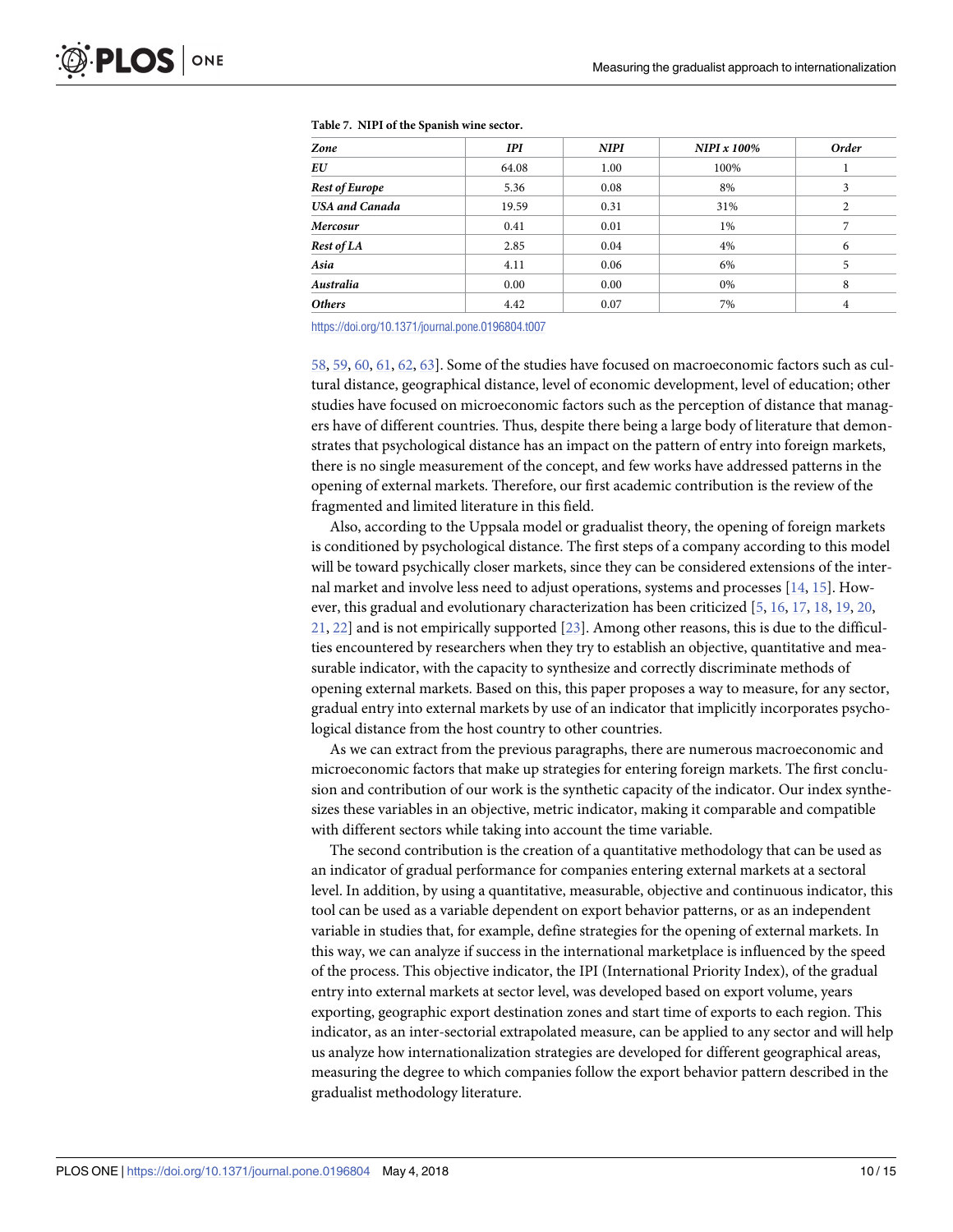Another contribution of this work is that the International Priority Index is a measure of internationalization activity. This economic indicator allows the analysis of business performance and the prediction of future returns. Our indicator is factual—without distortions by opinion, personal feelings or prejudices—(objective), measurable, precise and consistent, so that data collected from different sources over time are not biased due to different sources or different periods (well defined). In addition, the indicator has a direct relationship with the internationalization process (valid) and is easy to obtain. Therefore, we consider that this tool is a contribution to IB and an important attempt to help its development. The index could have high utility for national, public institutions, as it can aid them to develop and adapt their policies of promotion and development of international activities in function of the behavior of the IPI.

Finally, the tool was tested empirically by applying it to the Spanish wine industry, analyzing the results of its historic decisions to enter foreign markets and validating the generalizable nature of this objective indicator. Having this indicator allows us to generalize from the Spanish wine sector by studying the export pattern of its gradual opening of foreign markets. As for Spanish wineries, our findings show that, in accordance with the Uppsala theory, companies initially direct their international activities to neighboring countries where PD is less and, as they gain experience, they export to other, more psychically distant countries.

From the perspective of the entrepreneur and economic agents, this indicator can simplify strategies for the opening of external markets, allowing them to define the attractiveness of different countries or regions for different economic sectors. This is, therefore, a third implication, in this case, for decision makers. Similarly, for the Spanish wine sector, this indicator can be employed to compare itself with other sectors, to analyze if others develop their export strategies in the same or in less gradual ways and if there are differences in how others achieve success abroad.

## **Limitations and future research directions**

The limitations of the study should be considered when the results are interpreted. Firstly, although the empirical data focused on a sample of Spanish wineries, the findings could be of interest to firms in other countries. However, readers should exercise caution in attempting to generalize this study's findings to other, considerably different economic settings.

Regarding future research directions; taking into account that the main contribution of this study is the creation of an international priority index to serve as a valuable and reliable tool, because of its potential use in other industry sectors and geographic areas, allowing us to analyze how geographically differentiated internationalization strategies develop, it would be of value to replicate the study in different geographical contexts so that the results could be generalized to larger populations.

Secondly, this study focuses on a cross sectional research design performed at a given moment in time, with enterprises operating in different stages of the export process, and with different length of export experience, thus, no longitudinal analysis was performed. Future studies should consider employing longitudinal analyses in order to illustrate the dynamics of exporting. Thirdly, it may also be advisable to carry out similar studies with other industries, as well as to differentiate the results according to the relevant overseas markets.

Finally, this tool can be used in further studies as a variable dependent on export behavior patterns or as an independent variable. Thus, future lines of research could focus on an analysis of whether the companies known as "born global", despite going out into the international market at an early stage after their inception, do so gradually or not.

Despite these limitations, and although the results need to be confirmed by further research, the study does provide preliminary answers to the research goals.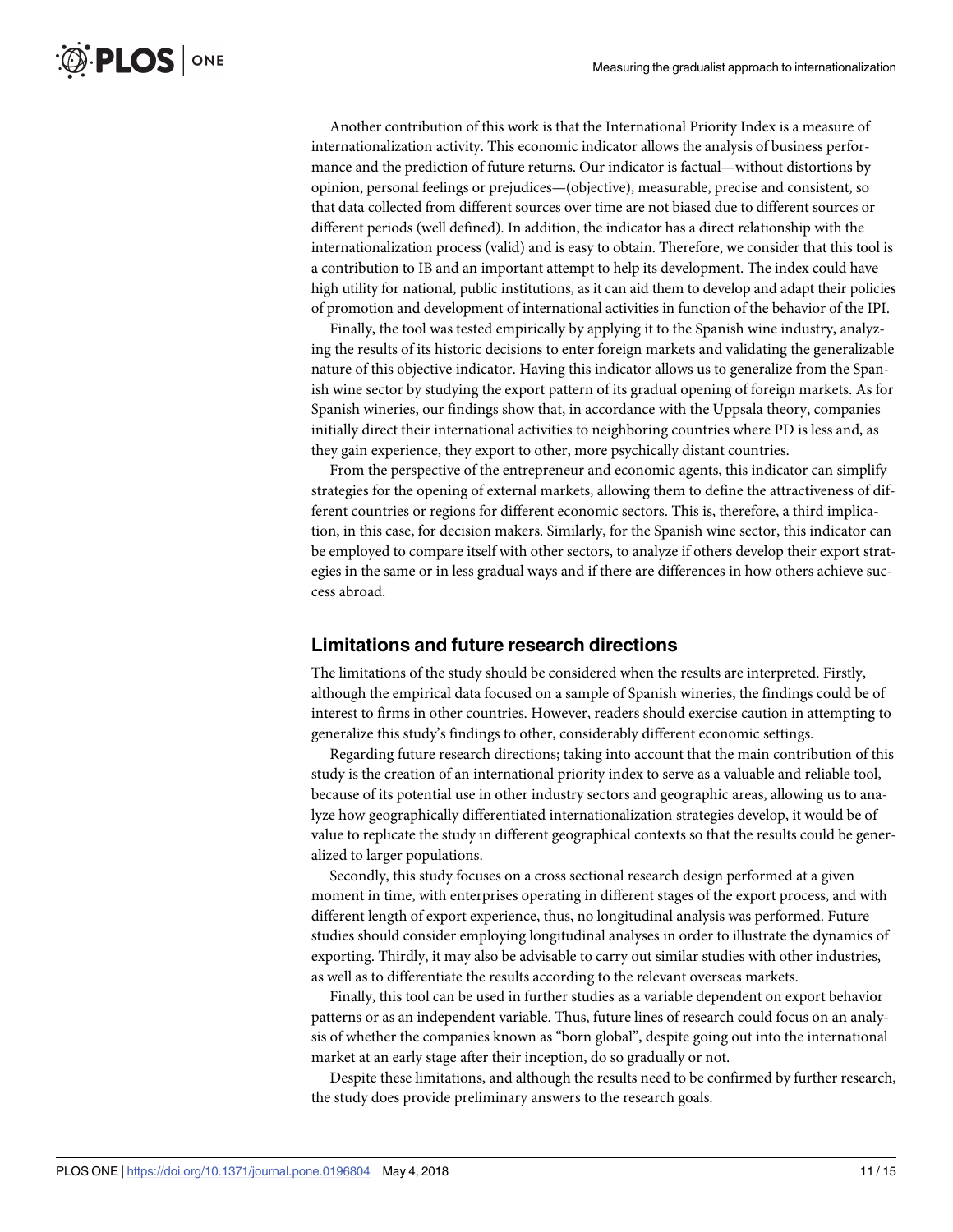# <span id="page-11-0"></span>**Supporting information**

**S1 [File.](http://www.plosone.org/article/fetchSingleRepresentation.action?uri=info:doi/10.1371/journal.pone.0196804.s001) Data set.** (SAV)

# **Author Contributions**

- **Conceptualization:** Mónica Clavel San Emeterio, Rubén Fernández-Ortiz, Jesús Arteaga-Ortiz, Pablo Dorta-González.
- Data curation: Mónica Clavel San Emeterio, Rubén Fernández-Ortiz, Jesús Arteaga-Ortiz, Pablo Dorta-González.
- Formal analysis: Mónica Clavel San Emeterio, Rubén Fernández-Ortiz, Jesús Arteaga-Ortiz, Pablo Dorta-González.
- Funding acquisition: Mónica Clavel San Emeterio, Rubén Fernández-Ortiz, Jesús Arteaga-Ortiz, Pablo Dorta-González.
- **Investigation:** Mónica Clavel San Emeterio, Rubén Fernández-Ortiz, Jesús Arteaga-Ortiz, Pablo Dorta-González.
- Methodology: Mónica Clavel San Emeterio, Rubén Fernández-Ortiz, Jesús Arteaga-Ortiz, Pablo Dorta-González.
- Project administration: Mónica Clavel San Emeterio, Rubén Fernández-Ortiz, Jesús Arteaga-Ortiz, Pablo Dorta-González.
- **Resources:** Mónica Clavel San Emeterio, Rubén Fernández-Ortiz, Jesús Arteaga-Ortiz, Pablo Dorta-González.
- Software: Mónica Clavel San Emeterio, Rubén Fernández-Ortiz, Jesús Arteaga-Ortiz, Pablo Dorta-González.
- Supervision: Mónica Clavel San Emeterio, Rubén Fernández-Ortiz, Jesús Arteaga-Ortiz, Pablo Dorta-González.
- Validation: Mónica Clavel San Emeterio, Rubén Fernández-Ortiz, Jesús Arteaga-Ortiz, Pablo Dorta-González.
- Visualization: Mónica Clavel San Emeterio, Rubén Fernández-Ortiz, Jesús Arteaga-Ortiz, Pablo Dorta-González.
- **Writing original draft:** Mónica Clavel San Emeterio, Rubén Fernández-Ortiz, Jesús Arteaga-Ortiz, Pablo Dorta-González.
- **Writing review & editing:** Mónica Clavel San Emeterio, Rubén Fernández-Ortiz, Jesús Arteaga-Ortiz, Pablo Dorta-González.

## **References**

- **[1](#page-0-0).** Martin O, Drogendijk R. Country distance (COD): Development and Validation of a new objective measure. Journal of Small Business Management. 2014; 52(1): 102–125.
- **[2](#page-0-0).** Zaheer S, Schomaker MS, Nachum L. Distance without direction: restoring credibility to a much-loved construct. Journal International Business Studies. 2012; 43: 18–27.
- **[3](#page-0-0).** Dikova D. Performance of foreign subsidiaries: Does distance matter?. International Business Review. 2009; 18: 38–49.
- **[4](#page-1-0).** Oviatt BM, McDougall PP. A framework for understanding accelerated international entrepreneurship. Research in Global Strategic Management. 1999; 7: 23–40.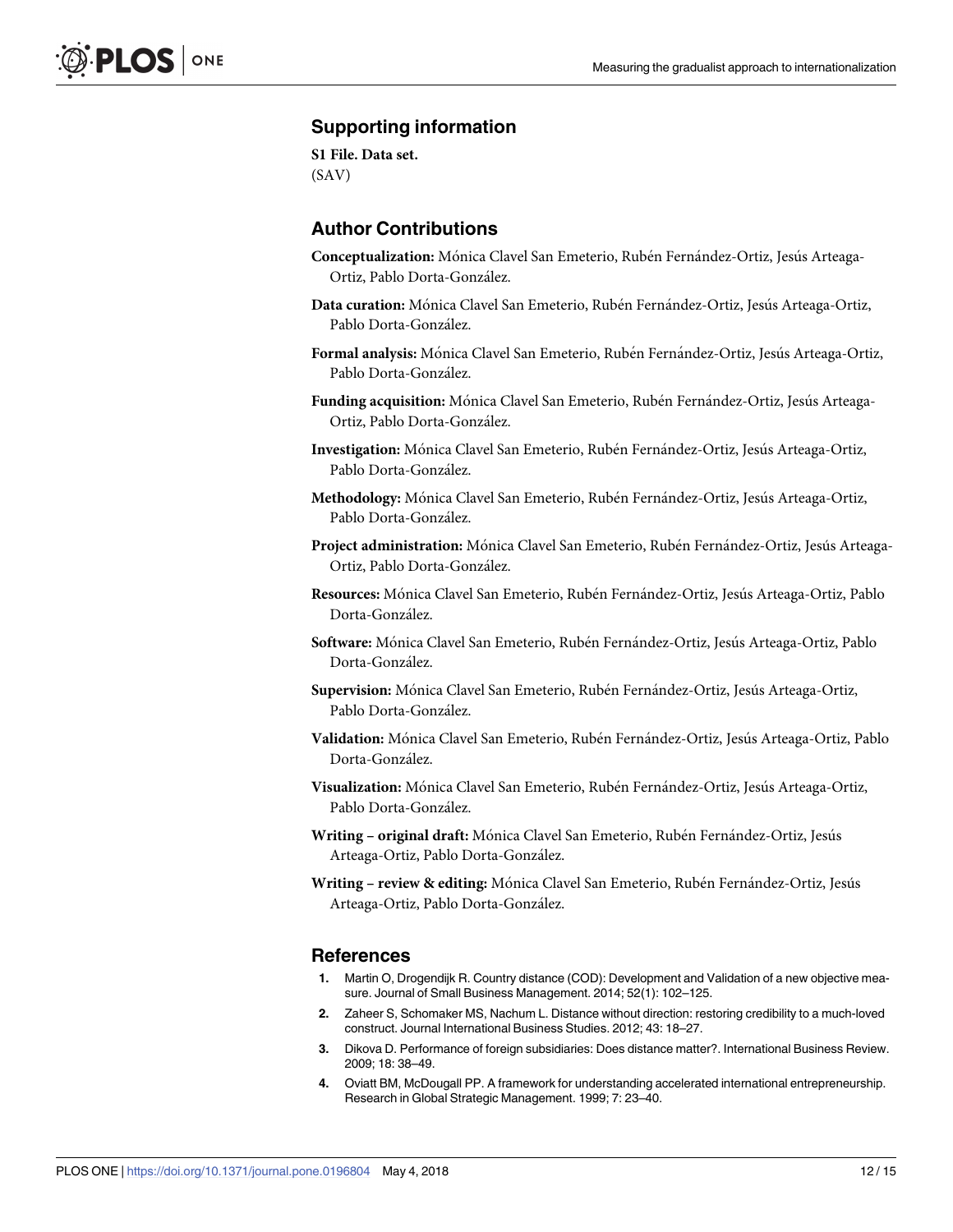- <span id="page-12-0"></span>**[5](#page-1-0).** López AV. Alianzas estratégicas para la internacionalización: Estado de la cuestión. In: Asociación Española de Dirección y Economía de la Empresa editor. El comportamiento de la empresa ante entornos dinámicos. España: Asociación Española de Dirección y Economía de la Empresa; 2007. pp. 23.
- **[6](#page-1-0).** Carneiro J, Rocha A, Ferreira J. Challenging the Uppsala Internationalization Model: A Contingent Approach to the Internationalization of Services. BAR-Brazilian Administration Review. 2008; 5(2): 85– 103.
- **[7](#page-1-0).** Johanson J, Wiedersheim-Paul F. The internationalization of the firm- Four Swedish cases. Journal of Management Studies. 1975; 12(3): 305–323.
- **[8](#page-1-0).** Galván I. La formación de la estrategia de selección de mercados exteriores en el proceso de internacionalización. Thesis, Universidad de Las Palmas de Gran Canaria. 2003 Available from: [http://www.](http://www.eumed.net/tesis-doctorales/igs/index.htm) [eumed.net/tesis-doctorales/igs/index.htm](http://www.eumed.net/tesis-doctorales/igs/index.htm)
- **[9](#page-1-0).** Barber JP, Ortega SMS. ¿Cómo se explica la internacionalización de la empresa? Una perspectiva teórica integradora. ICADE: Revista de las Facultades de Derecho y Ciencias Económicas y Empresariales. 2001; 52: 155–176.
- **[10](#page-1-0).** O´Grady S, Lane HW. The psychic distance paradox. Journal of International Business Studies. 1996; 27: 309–333.
- **[11](#page-1-0).** Johanson J, Vahlne JE. The mechanism of internationalization. International Marketing Review. 1990; 7(4): 11–24.
- **[12](#page-1-0).** Kogut B, Singh H. The effect of national culture on the choice of entry mode. Journal of International Business Studies. 1988; 19(3): 411–432.
- **[13](#page-1-0).** Chikhouni A, Edwards G, Farashahi M. Psychic distance and ownership in acquisitions: Direction matters. Journal of International Management. 2017; 23: 32–42.
- **[14](#page-1-0).** Hadley RD, Wilson HIM. The network model of internationalisation and experiential knowledge. International Business Review. 2003; 12(6): 697–717.
- **[15](#page-1-0).** Johanson J, Vahlne JE. The internationalization of the firm- A model of knowledge development and increasing foreign market commitments. Journal of International Business Studies. 1977; 8: 23–32.
- **[16](#page-1-0).** Whitelock J. Theories of internationalisation and their impact on market entry. International Marketing Review. 2002; 19(4): 342–347.
- **[17](#page-1-0).** Knight GA, Cavusgil ST. The born global firm: A challenge to traditional internationalization theory. In: Cavusgil ST, Madsen T, editors. Advances in international marketing. Greenwich, CT: JAI Press; 1996. pp. 11–26
- **[18](#page-1-0).** Andersen O. On the internationalization process of firms: a critical analysis. Journal of International Business Studies. 1993; 2: 209–231.
- **[19](#page-1-0).** Forsgren M. The concept of learning in the Uppsala internationalization model: a critical review. Uppsala: Department of Business Studies; 2001.
- **[20](#page-1-0).** Hollensen S, Arteaga-Ortiz J. Estrategias de marketing internacional. Madrid: Pearson; 2010.
- **[21](#page-1-0).** McDougall PP, Shane S, Oviatt BM. Explaining the formation of international new ventures. Journal of Business Venturing. 1994; 9: 469–487.
- **[22](#page-1-0).** Reid SD. Market expansion and firm internationalization. In: Kaynak E, editor. International Marketing Management. Nueva York: Praeger Publishers; 1984.
- **[23](#page-1-0).** Pla J, León F. La internacionalización de la industria hotelera española: formas de entrada y factores determinantes. Papeles de Economía Española. 2004; 102: 193-206.
- **[24](#page-1-0).** Luo Y, Zhao H, Wang Y, Xi Y. Venturing abroad by emerging market enterprises: A test of dual strategic intents. Management International Review. 2011; 51(4): 433–459.
- **[25](#page-1-0).** Pangarkar N. Internationalization and performance of small-and medium-sized enterprise. Journal of World Business. 2008; 43: 475–485.
- **[26](#page-1-0).** Sahaym A, Nam D. International diversification of the emerging-market enterprises: A multi-level examination. 2013; 22: 421–436.
- **[27](#page-2-0).** Hakansson H, Snehota I. No business is an island: The network concept of business strategies. Scandinavian Journal of Management. 2006; 22: 256–270.
- **[28](#page-2-0).** Hosseini H. Psychic distance, psychic distance paradox and behavioral economics: Modeling MNC entry behavior in foreign markets. The Journal of Socio-Economics. 2008; 37: 939–948.
- **[29](#page-2-0).** Yildiz HE, Fey CF. Are the extent and effect of psychic distance perceptions symmetrical in cross-border M&As? Evidence from a two-country study. Journal of International Business Studies. 2016; 47(7): 830–857.
- **[30](#page-2-0).** Beckerman W. Distance and the pattern of intra-European trade. The review of Economics and Statistics. 1956: 31–40.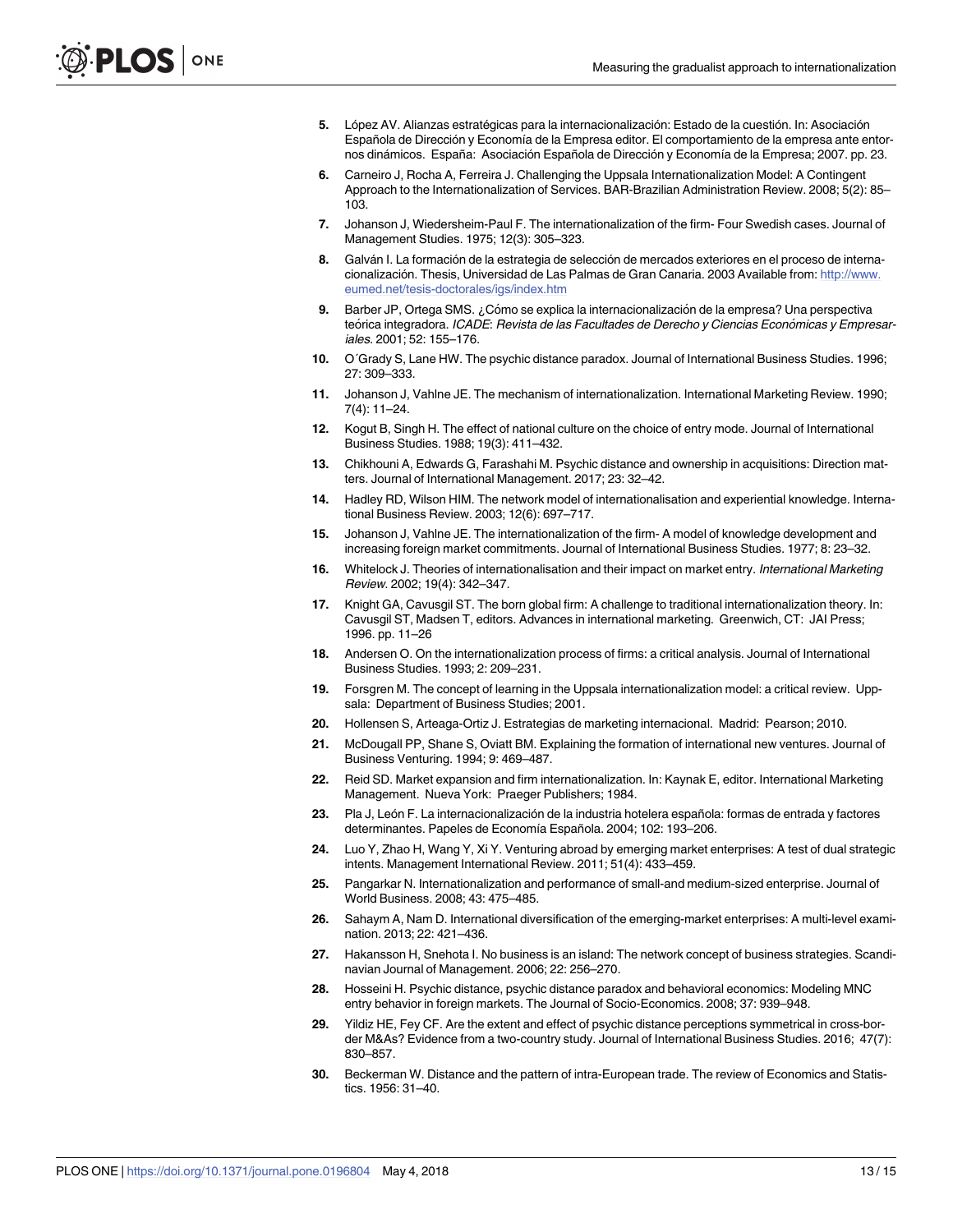- <span id="page-13-0"></span>**[31](#page-2-0).** Joliet R, Hubner G. Firm internationalization and systematic risk: a multidimensional approach. Journal of Financial and Quantitative Analysis. 2003; 16(1): 113–126.
- **[32](#page-2-0).** Barkema HG, Bell JH, Pennings JM. Foreign entry, cultural barriers, and learning. Strategic Management Journal. 1996; 17: 151–166.
- **[33](#page-2-0).** Benito GRG, Gripsrud G. The expansion of Foreign Direct Investments: Discrete Rational Location Choices or a Cultural learning Process?. Journal of International Business Studies. 1992; 23(3): 461– 476.
- **[34](#page-2-0).** Berry H, Guillén MF, Zhou N. An institutional approach to cross-national distance. Journal of International Business Studies. 2010; 41: 1460–1480.
- **[35](#page-2-0).** Brewer PA. Operationalizing psychic distance: A revised approach. Journal of International Marketing. 2007; 15: 44–66.
- **[36](#page-2-0).** Ghemawat P. Distance still matters. Harvard Business Review. 2001; 79(8): 137–147. PMID: [11550630](http://www.ncbi.nlm.nih.gov/pubmed/11550630)
- **[37](#page-2-0).** Hakanson L, Ambos B, Schuster A, Leicht-Deobald U. The psychology of psychic distance: Antecedents of asymmetric perceptions. Journal of World Business. 2016; 51(2): 308–318.
- **[38](#page-2-0).** Klein S, Roth VJ. Determinants of export cannel structure: The effects of experience and psychic distance reconsidered. International Marketing Review. 1990; 7(5): 27–38.
- **[39](#page-2-0).** Kostova T. Transnational transfer of strategic organizational practices: A contextual perspective. Academy of Management Review. 1999; 24(2): 308–324.
- **[40](#page-2-0).** Nordström KA. The Internationalization Process of the Firm–searching for new patterns and explanations. Stockholm: Stockholm School of Economics; 1991.
- **[41](#page-2-0).** Nordstrom K, Vahlne JE. Is the globe shrinking? Psychic distance and the establishment of Swedish sales subsidiaries during the last 100 years. In: Landeck M, editor. International Trade: Regional and Global Issues. New York: St Martin's Press; 1994.
- **[42](#page-2-0).** Padmanabhan P, Cho KR. Decision specific experience in foreign ownership and establishment strategies: evidence from Japanese firms. Journal of International Business Studies. 1999; 30: 25–44.
- **[43](#page-2-0).** Prime N, Obadia C, Vida I. Psychic distance in exporter-importer relationship: A grounded theory approach. International Business Review. 2009; 18: 184–198.
- **[44](#page-2-0).** Rovira E, Tolstoy D. Does relationship psychic distance matter for the learning processes of internationalizing SMEs?. International Business Review. 2014; 23: 30–37.
- **[45](#page-2-0).** Ambos B, Hakanson L. The concept of distance in international management research. Journal of International Management. 2014; 20: 1–7.
- **[46](#page-2-0).** Cho KR, Padmanabhan P. Revisiting the role of cultural distance in MNC's foreign ownership mode choice: the moderating effect of experience attributes. International Business Review. 2005; 14(3): 307–324.
- **[47](#page-2-0).** Evans J, Mavondo FT. Psychic distance and organizational performance: An empirical examination of international retailing operations. Journal of International Business Studies. 2002; 33(3): 515–532.
- **[48](#page-2-0).** Sousa CM, Bradley F. Cultural distance and psychic distance: Two peas in a pod?. Journal of International Marketing. 2006; 14(1): 49–70.
- **[49](#page-2-0).** Sousa CM, Lages LF. The PD scale: A measure of psychic distance and its impact on international marketing strategy. International Marketing Review. 2011; 28(2): 201–222.
- **[50](#page-2-0).** Langhoff T. The influence of cultural differences on the internationalization process of firms. In: Biörkman I, Forsgren M, editors. The nature of the international firm. Copenhagen: Handelshojskolens Forlag; 1997. pp. 135–160.
- **[51](#page-2-0).** Hofstede G. Culture's Consequences: International differences in Work-related Values. Beverly Hills: Sage: 1980.
- **[52](#page-2-0).** Ronen S, Shenkar O. Clustering countries on attitudinal dimensions: a review and synthesis. Academy of Management Review. 1985; 10(3): 435–454.
- **[53](#page-3-0).** Clark T, Pugh DS. Foreign country priorities in the internationalization process: a measure and an exploratory test on British firms. International Business Review. 2001; 10(3): 285–303.
- **[54](#page-3-0).** Bae J, Salomon R. Institutional distance in international business research. Advances in International Management. 2010; 23: 327–349.
- **[55](#page-3-0).** Dow D, Karunaratna A. Developing a multidimensional instrument to measure psychic distance stimuli. Journal of International Business Studies. 2006; 37(5): 578–602.
- **[56](#page-3-0).** Drogendijk R, Zander L. Walking the cultural distance: in search of direction beyond friction. Advances in International Management. 2010; 23: 189–212.